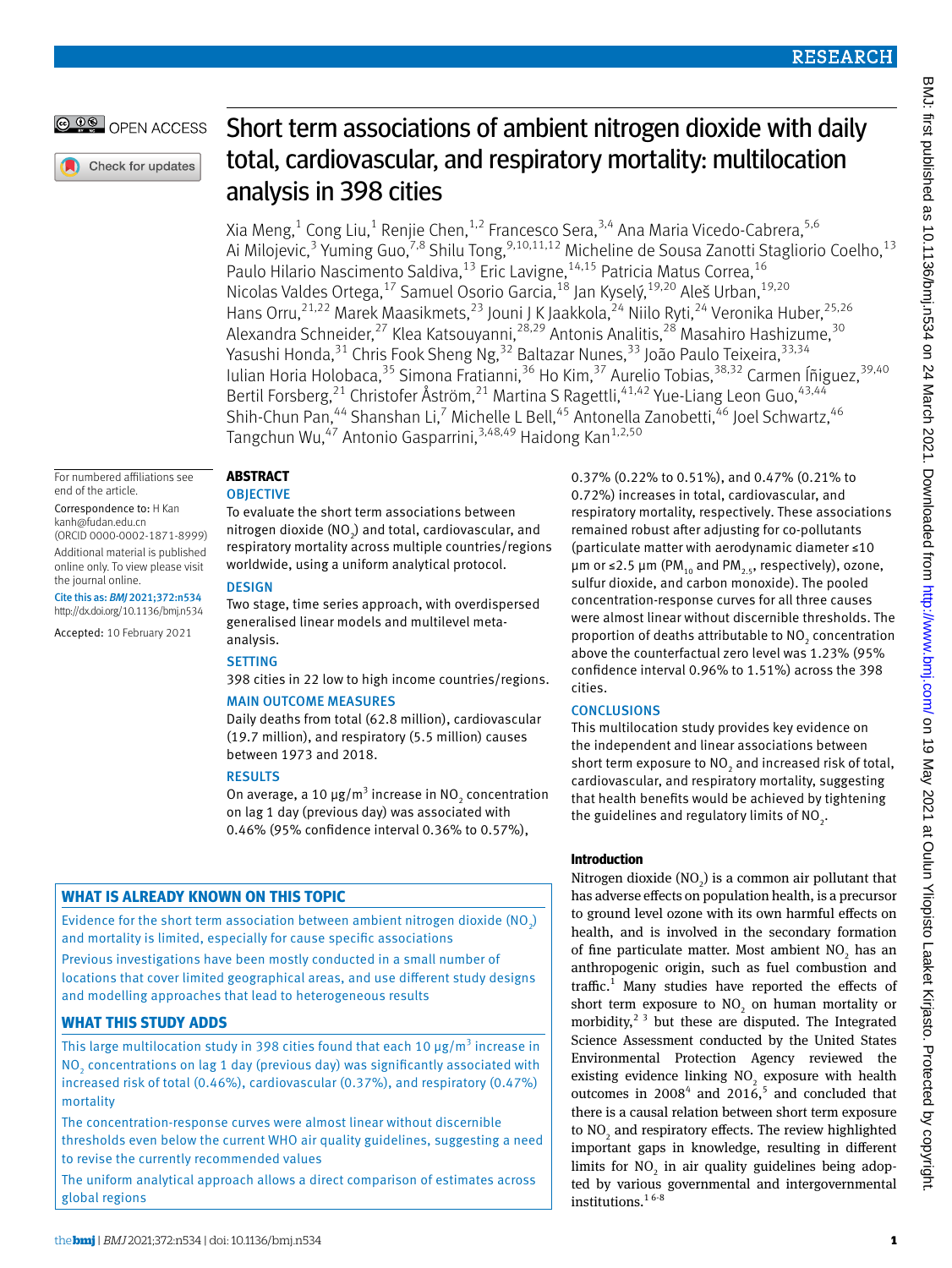Several epidemiological studies have investigated the association between  $NO_2$  and total mortality,  $9$  but with important limitations. Firstly, most focused on total non-accidental deaths, with only a few assessing cause specific mortality, such as respiratory and cardiovascular outcomes. Moreover, potential features of associations between  $NO<sub>2</sub>$  and mortality, such as non-linearity, thresholds, and lag structures, remain to be clarified. More importantly, questions remain about whether  $NO<sub>2</sub>$  has an independent effect on mortality, or if the observed associations can be explained by confounding effects of co-pollutants. Finally, current publications mainly include studies performed in single cities or countries, with the problem of publication bias and difficulties in integrating results from different analytical approaches. Furthermore, emissions in different contexts, population characteristics, and the reliability of routine health data and vital statistics limited the generalisability of such evidence.

This study aimed to examine these limitations by investigating the short term association between NO<sub>2</sub> and mortality across numerous countries/regions worldwide, using data from the Multi-City Multi-Country Collaborative Research Network ([https://](https://mccstudy.lshtm.ac.uk/) [mccstudy.lshtm.ac.uk/\)](https://mccstudy.lshtm.ac.uk/). The assessment takes advantage of a uniform analytical framework based on stateof-the-art epidemiological methodologies to estimate flexible exposure-response associations, to integrate results across cities and countries, and to quantify the excess mortality attributable to short term  $NO<sub>2</sub>$ exposure.

#### **Methods**

#### Data collection

We obtained health and environmental data from the Multi-City Multi-Country database, which has been described in previous publications. $10^{-11}$  Our analysis was limited to locations where ground level NO<sub>2</sub> measurements were available—a total of 398 cities in 22 countries/regions, with different study periods based on data availability. The geographical distribution of cities with  $NO<sub>2</sub>$ , and the corresponding annual mean concentrations during the study periods are shown in eFigure 1. Mortality data were obtained from local authorities within each country/region. Causes of death were classified according to the international classification of diseases, 9th and 10th revision (ICD-9 and ICD-10) codes, where available. In each location, mortality is represented by daily counts of either non-external causes (ICD-9: 0-799; ICD-10: A0-R99) or, where not available, all cause mortality. We also collected mortality data for two main causes in 16 countries: cardiovascular disease (ICD-10, codes I00-I99) and respiratory disease (ICD-10, codes  $[100 - 199]$ .<sup>12</sup>

Daily concentrations of particulate matter and other gaseous pollutants, including particulate matter with aerodynamic diameter ≤10 μm or ≤2.5 μm (PM<sub>10</sub> and  $PM_{2.5}$ , respectively), ozone  $(O_3)$ , sulfur dioxide  $(SO_2)$ , and carbon monoxide (CO), were obtained from the same fixed site monitoring stations as for  $NO_2$ , where available, to adjust for potential confounding by copollutants. We also collected daily data on weather variables, including mean temperature and mean relative humidity from local meteorological bureaux or other statistical authorities. The overall missing rate for all cause mortality,  $NO<sub>2</sub>$ , and temperature time series was 0.13%, 4.4%, and 1.2%, respectively. Detailed information on missing data is summarised in the appendix (eMethod 1.1 and eTable 7).

#### Statistical analysis

The associations of  $\mathrm{NO}_2$  with daily total, cardiovascular, and respiratory mortality were assessed using the same analytical protocol in all locations, based on extension of a two stage design widely used in previous multilocation time series studies.<sup>13 14</sup>

In the first stage, we estimated the city specific associations using a time series quasi-Poisson generalised linear regression model featuring a natural cubic spline function of time with seven degrees of freedom (df) per year to control for unmeasured temporal trends and indicators for day of the week. Temperature was adjusted using a natural spline function with 6 df. Relative humidity was adjusted with the same spline function with 3 df in cities where such data were available. For the potential lag effect of  $NO<sub>2</sub>$  and temperature, we a priori selected the moving average of lag 0-3 days to control temperature according to modelling choices of many previous studies. $14$  15 We modelled the association between  $\rm NO_2$  and mortality using a distributed lag model with a linear lag response function, inspecting the lag structure on a single lag day of 0 to 3, and moving average of the present and previous day (lag 0-1) to identify the optimal lag choices.

In the second stage, we used a new multilevel metaanalytical approach to summarise the city specific associations.16 Briefly, this model defines more complex random effects structures that account for the hierarchical structure of the data—namely, cities nested within countries, and provides the best linear unbiased predictors for the associations between  $NO<sub>2</sub>$  and mortality at both levels.<sup>16</sup> We computed the global, country, and city specific estimates and 95% confidence intervals as percentage change in daily mortality per 10  $\mu$ g/m<sup>3</sup> increase of NO<sub>2</sub> concentrations. Potential heterogeneity across cities was assessed with Cochran Q tests and  $I^2$  statistics. Finally, we computed the proportion of deaths attributable to  $NO_2$  exposure above the counterfactual zero level (since there was no obvious threshold level) and presented the population attributable fraction (%) at the country level, which can be calculated as follows:

### RR=exp(â×∆X) PAF%=(RR-1/RR)×100%

Where RR is the relative risk of mortality associated with  $NO<sub>2</sub>$  for each country,  $\Delta X$  is the difference between the current annual concentration of  $NO<sub>2</sub>$  and the counterfactual zero level, â is the country specific mortality estimate.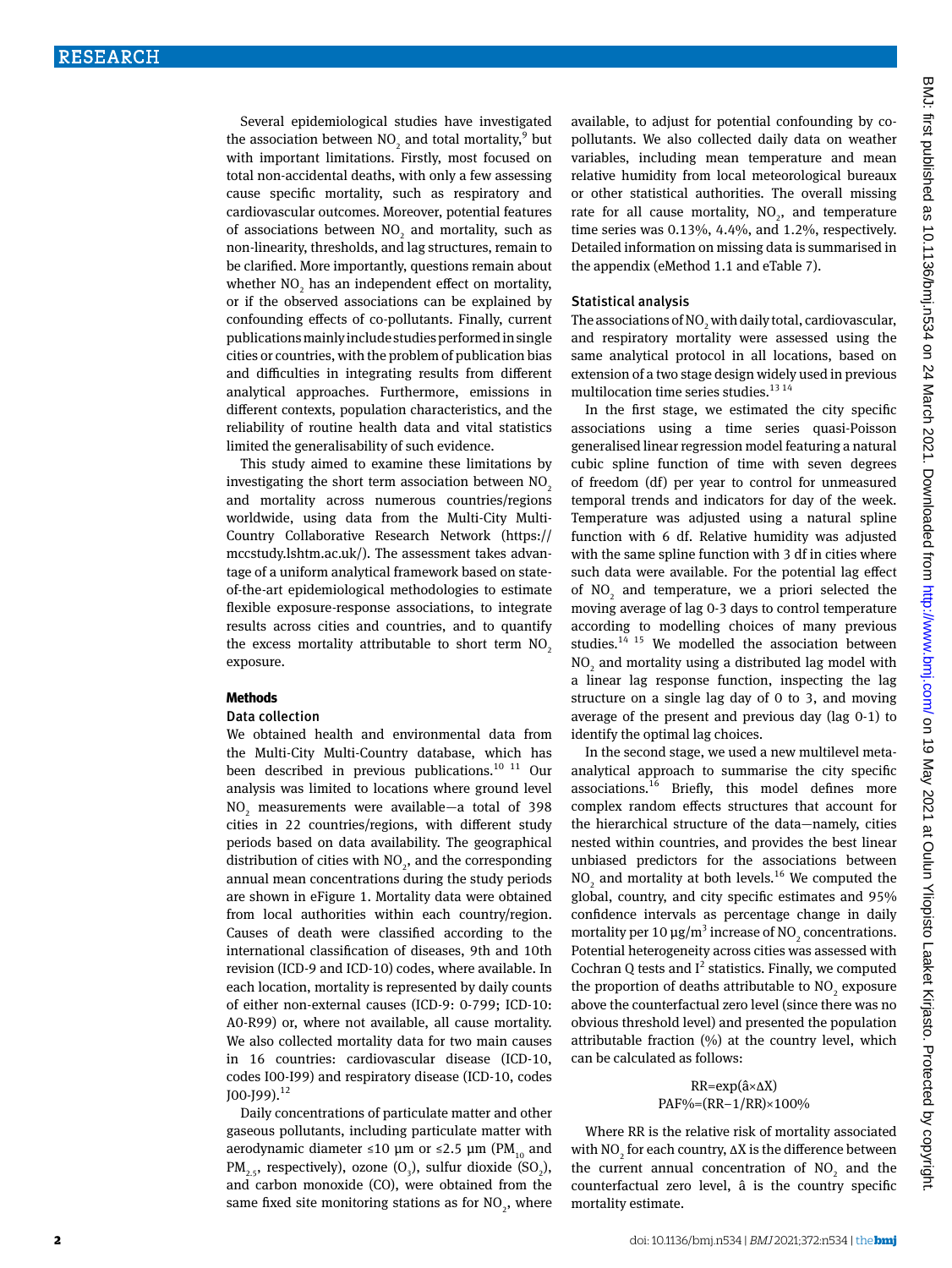We extended the main models to assess specific features of the association. Firstly, we fitted models with two pollutants using the other co-pollutants, assessing the robustness of the estimates through likelihood ratio tests. Countries/regions with unavailable data for co-pollutants were excluded accordingly; therefore, the number of countries/regions in eTable 3 varied by co-pollutants. Secondly, we conducted regional analyses (eTable 2 and eTable 4) and explored potential effect modifiers (such as long term air pollution concentrations, temperature, and gross domestic product) on the associations between  $NO<sub>2</sub>$ and total mortality based on the main models. Finally, we explored potential non-linearity in the associations and pooled the concentration-response relation curve using a meta-smoothing approach applied in previous studies,  $14 \frac{17}{17}$  modelling NO<sub>2</sub> as a non-linear term through a natural spline function with knots at 20 and 40 μg/m<sup>3</sup>.

We conducted several sensitivity analyses to test the robustness of our estimates, including alternative choices for controlling for temperature, alternative placements of knots for testing non-linear exposureresponse between  $NO<sub>2</sub>$  and mortality, a comparison of models with and without adjustment for humidity, a test for seasonal differences modelled through an interaction with an indicator of warm/cold season (May-September *v* October-April for northern hemisphere, and vice versa for southern hemisphere), and comparing the associations within different time periods with a cutoff point at year 2000 (around the median year of each country's time period).

We conducted all statistical analyses in R software (version 3.3.1), using the stats and dlnm packages for fitting first stage models and the mixmeta package for performing multilevel meta-analyses. We presented the percentage change of mortality for a 10  $\mu$ g/m<sup>3</sup> increase in  $\rm NO_2$  concentrations. P values less than 0.05 were considered statistically significant in all analyses.

#### Patient and public involvement

This analysis used health data at the aggregated level, and thus there is no patient or public involvement. No patients were involved in setting the research question or the outcome measures, nor were they involved in developing plans for recruitment, design, or implementation of the study. No patients were asked to advise on interpretation or writing up of results. There are no plans to disseminate the results of the research to study participants or relevant patients.

#### **Results**

#### Descriptive statistics

This analysis included 62.8 million deaths from total or non-external causes, including 19.7 and 5.5 million deaths from cardiovascular diseases and respiratory diseases, respectively (table 1), covering the study period from 1973 to 2018. Cardiovascular deaths accounted for 31.4% of total deaths among all countries, ranging from 19.9% in Thailand to 50.4% in the Czech Republic; while respiratory deaths

#### Regression results

Figure 1 illustrates the estimated pooled associations between  $\mathrm{NO}_2$  and total, cardiovascular, and respiratory mortality on different lag days. Results suggested that the magnitude of associations increased from the current (lag 0) to the previous day (lag 1) and then decreased on lag 2 day for all three endpoints. In addition, considering its causal respiratory effect,<sup>5</sup> we used  $NO_2$  concentration on lag 1 day as the main lag value for  $NO<sub>2</sub>$  in subsequent analysis.

Table 2 displays the country specific and pooled estimates for the associations of  $NO<sub>2</sub>$  (lag 1) with total, cardiovascular, and respiratory mortality. Across 398 cities, a 10  $\mu$ g/m<sup>3</sup> increase in NO<sub>2</sub> concentrations was associated with an increase of 0.46% (95% confidence interval 0.36% to 0.57%) in total mortality; while across 362 cities with available data, the corresponding increases were 0.37% (95% confidence interval 0.22% to 0.51%) and 0.47% (95% confidence interval 0.21% to 0.72%), respectively, for cardiovascular and respiratory mortality. The country specific estimates showed considerable variations. Consistently positive associations of  $NO<sub>2</sub>$  with total mortality were seen, ranging from 0.17% to 0.70% for total mortality. Estimates were less precise for cause specific associations, although generally indicating an increased risk.

Figure 2 shows the results of the model with nonlinear terms for estimating the effect of the association between  $NO<sub>2</sub>$  and mortality, indicating positive and almost linear concentration-response curves for total, cardiovascular, and respiratory mortality, with no discernible thresholds. Thus a counterfactual scenario at 0  $\mu$ g/m<sup>3</sup> was defined to assess the mortality impacts in each country based on the current study sample (table 3). Although we recognise that this level is not practical from a policy standpoint, our analysis provides insight into the overall health burden from  $NO<sub>2</sub>$ . The population attributable fraction (%) ranged from 0.28% (95% confidence interval 0.05% to 0.51%) in Finland and 3.05% (95% confidence interval 1.79% to 4.29%) in Greece, with a pooled population attributable fraction (%) of 1.23% (95% confidence interval: 0.96% to 1.51%) across the 398 cities.

In the models with two pollutants (eTable 3), the associations of  $NO<sub>2</sub>$  with total mortality were robust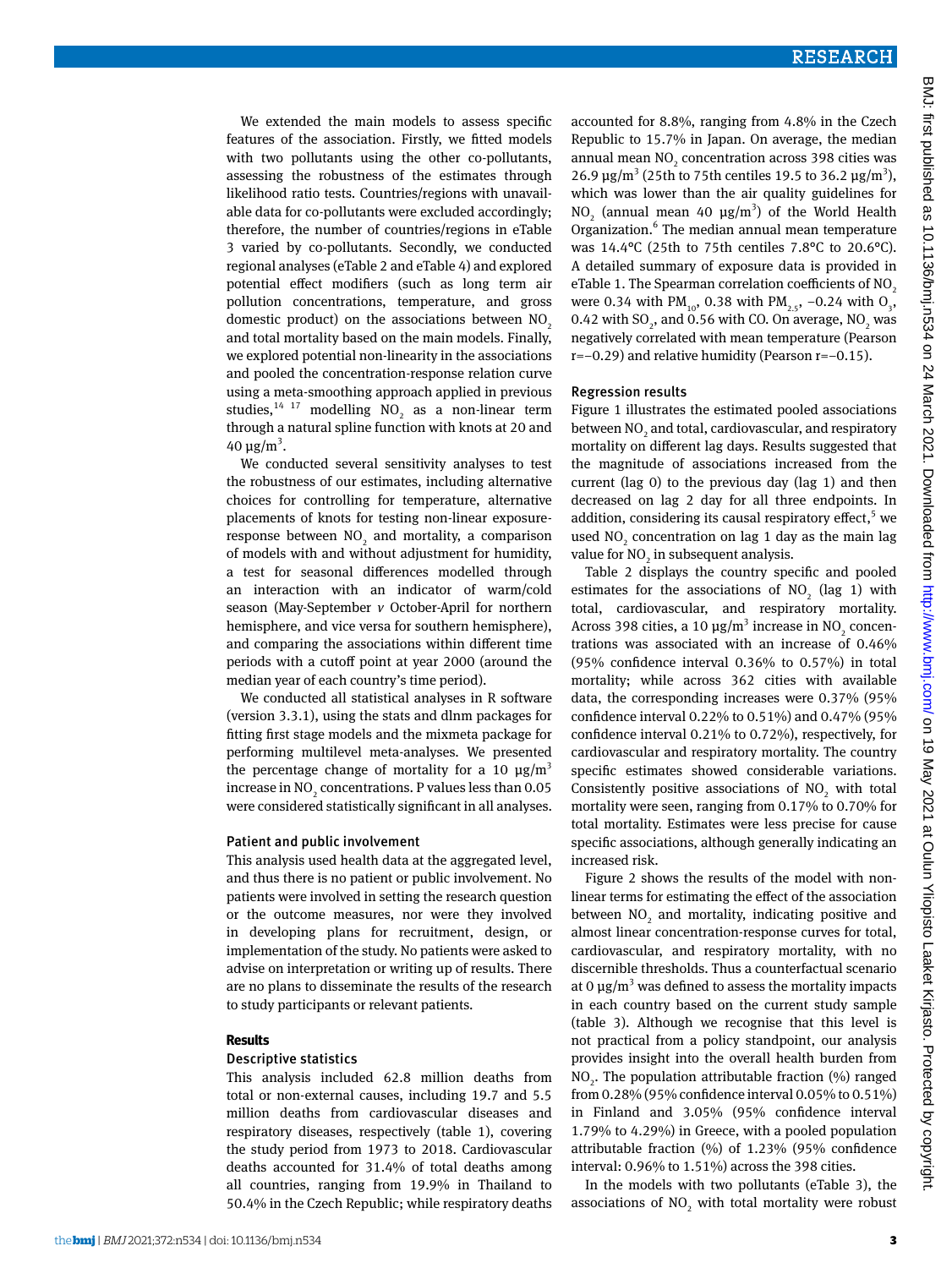| Table 1   Mortality and environmental data in 398 cities of 22 countries/regions |                |             |                                  |                |             |                              |                         |  |
|----------------------------------------------------------------------------------|----------------|-------------|----------------------------------|----------------|-------------|------------------------------|-------------------------|--|
| Country                                                                          | No of          |             | Number of deaths (in thousands)* |                |             | Median (interquartile range) |                         |  |
| /region                                                                          | cities         | Period      | <b>Total</b>                     | Cardiovascular | Respiratory | $NO_2 (\mu g/m^3)$           | Temperature (°C)        |  |
| Australia                                                                        |                | 1988-2009   | 1178.0                           | <b>NA</b>      | <b>NA</b>   | 21.4 (14.1-27.9)             | 18.1 (14.7-21.2)        |  |
| <b>Brazil</b>                                                                    |                | 1997-2011   | 916.2                            | <b>NA</b>      | <b>NA</b>   | 84.9 (62.6-115.3)            | 20.6 (18-22.9)          |  |
| Canada                                                                           | 25             | 1986-2015   | 3617.6                           | 1220.7         | 307.8       | 23.7 (15.6-33.8)             | $7.4 (-0.9-15.7)$       |  |
| Chile                                                                            | 3              | 2005-13     | 316.8                            | <b>NA</b>      | <b>NA</b>   | 21.6 (13.9-32.4)             | $13.7(10.7-17.2)$       |  |
| China                                                                            | 15             | 1996-2015   | 1201.7                           | 468.0          | 164.7       | 46.5 (36.2-60.4)             | $16.3(6.5-23.5)$        |  |
| Colombia                                                                         | $\mathbf{1}$   | 1998-2013   | 426.3                            | 123.8          | 46.3        | 30.5 (23.3-37.9)             | 13.9 (13.2-14.5)        |  |
| Czech Republic                                                                   | $\mathbf{1}$   | 1994-2015   | 287.5                            | 145.0          | 13.9        | 30.8 (24.2-38.7)             | $9.2$ (2.7-15.3)        |  |
| Estonia                                                                          | 4              | 1997-2015   | 133.8                            | <b>NA</b>      | <b>NA</b>   | $11.4(7.6-16.7)$             | $6.0$ ( $-0.1 - 13.6$ ) |  |
| Finland                                                                          |                | 1994-2014   | 153.3                            | 57.4           | 9.7         | $6.8(4.3-11.7)$              | $5.9(0.0-13.8)$         |  |
| Germany                                                                          | 12             | 1993-2015   | 3105.9                           | <b>NA</b>      | <b>NA</b>   | 29.6 (21.8-38.4)             | $10.5(4.8-15.9)$        |  |
| Greece                                                                           |                | 2001-10     | 288                              | 136.2          | 28.8        | 50.2 (39.6-61.6)             | 17.9 (12.9-24.9)        |  |
| Japan                                                                            | 47             | $2011 - 15$ | 1885                             | 496.7          | 296.0       | $16.7(12.1-23.4)$            | $16.1 (7.6 - 22.7)$     |  |
| Portugal                                                                         | 5              | 1990-2018   | 1750.7                           | 659.8          | 165.9       | 14.9 (10.0-21.7)             | 15.4 (11.5-19.9)        |  |
| Romania                                                                          | 8              | 1994-2016   | 951.1                            | <b>NA</b>      | <b>NA</b>   | 25.6 (17.7-36.2)             | $11.4(3.4-18.9)$        |  |
| South Korea                                                                      | $\overline{7}$ | 1992-2015   | 2245.3                           | 547.5          | 133.3       | 43.7 (33.0-57.5)             | 14.9 (5.7-21.9)         |  |
| Spain                                                                            | 48             | 1990-2014   | 2929.6                           | 1011.8         | 330.8       | 26.4 (20.2-33.9)             | 14.9 (10.2-20.7)        |  |
| Sweden                                                                           | $\mathbf{1}$   | 1990-2010   | 201.2                            | 91.3           | 15.9        | 26.8 (20.0-34.8)             | $6.8(1.2-13.9)$         |  |
| Switzerland                                                                      | 8              | 1995-2013   | 243.6                            | 90.7           | 16.0        | 32.3 (24.0-42.0)             | $10.7(4.4-16.5)$        |  |
| Taiwan                                                                           | 3              | 1994-2014   | 1209.6                           | 269.4          | 116.5       | 42.2 (31.6-54.7)             | 24.9 (20.4-28.0)        |  |
| Thailand                                                                         | 18             | 1999-2008   | 843.4                            | 167.8          | 110.2       | 22.0 (16.3-30.4)             | 28.0 (26.4-29)          |  |
| United Kingdom                                                                   | 39             | 1990-2016   | 5413.4                           | 1978.9         | 799.2       | 25.6 (17.9-35.6)             | $10.4(6.6-14.7)$        |  |
| <b>United States</b>                                                             | 147            | 1973-2006   | 33502.8                          | 12 3 0 3.5     | 2904.9      | 28.7 (20.8-38.6)             | 14.7 (7.2-21.8)         |  |
| Pooled                                                                           | 398            | 1973-2018   | 62800.8                          | 19768.5        | 5459.9      | 26.9 (19.5-36.2)             | 14.4 (7.8-20.6)         |  |

NO<sub>2</sub>=nitrogen dioxide; NA=not available.

\*Mortality data from cardiovascular and respiratory diseases were not available in Australia, Brazil, Chile, Estonia, Germany, and Romania.

to the adjustment of co-pollutants. The estimates of  $NO<sub>2</sub>$  mortality associations increased slightly with adjustment of  $SO_2$ ,  $O_3$ , and CO. Although the effect estimates decreased by 19% (P=0.08) and 21% (P=0.08) after adjusting for  $PM_{10}$  and  $PM_{2.5}$ , respectively, the associations were still positive and statistically significant.

In the sensitivity analyses, compared with main models, the estimates for the associations of  $NO<sub>2</sub>$ with mortality were generally similar when adjusting for temperature with different lag structures, except for a smaller association when using the lag of the present and mean of the previous three days (eFigure 2). The use of alternative knots did not substantially

1.2 Percentage change in mortality (%) **Percentage change in mortality (%)**<br> **Percentage change in mortality**<br>  $\therefore$ <br>  $\therefore$ <br>  $\therefore$ <br>  $\therefore$ <br>  $\therefore$ <br>  $\therefore$ <br>  $\therefore$ <br>  $\therefore$ <br>  $\therefore$ <br>  $\therefore$ <br>  $\therefore$ <br>  $\therefore$ <br>  $\therefore$ <br>  $\therefore$ <br>  $\therefore$ <br>  $\therefore$ <br>  $\therefore$ <br>  $\therefore$ <br>  $\therefore$ <br>  $\therefore$ <br>  $\therefore$ <br>  $\there$ 0.8 0.4  $\mathcal{C}_{\mathcal{C}}$ -0.4 -0.8 lago lago lag 2 lag<br>1981 )<br>1080 lago lago laga<sup>2</sup> lag<br>1981 )<br>1001 lago l<sub>ago</sub> laga.<br>Laga lag<br>1981 )<br>1001 **Respiratory Total Cardiovascular mortality mortality mortality**

Fig 1 | Relative risks of total, cardiovascular, and respiratory mortality associated with a 10 μg/m $^3$  increase in nitrogen dioxide (NO $_{\rm 2}$ ) on different lag days for NO $_{\rm 2}$ . Lags indicate the time difference between the NO<sub>2</sub> exposure and the outcome. Lag 0=the present day; lag 1=the previous day; lag 2=the day before lag 1; lag 3=the day before lag 2; lag 0-1=the two day moving average of the present day and the previous day

change the shape of the concentration-response curves (eFigure 3). The associations of  $NO<sub>2</sub>$  with total and cause specific mortality did not change with or without adjustment of relative humidity (eTable 5). We found no evidence of seasonal difference in the association of  $NO<sub>2</sub>$  with mortality (P=0.68), with the estimate for the cold season (0.51%, 95% confidence interval 0.41% to 0.60%) similar to that of the warm season (0.43%, 95% confidence interval 0.31% to 0.50%). Finally, the estimates for all three endpoints were nearly the same for different time periods (eTable 6).

#### **Discussion**

#### Principal findings

A key advantage of this epidemiological study on the short term association of  $NO<sub>2</sub>$  with daily mortality is the analysis of a large dataset using the same analytical protocol, which allows a valid comparison among countries and regions of the world. We found robust associations of  $NO<sub>2</sub>$  with daily mortality from total, cardiovascular, and respiratory causes that were independent of concomitant exposures to other air pollutants. More importantly, we pooled a concentration-response curve for  $NO<sub>2</sub>$  at the global level, suggesting an almost linear association, with no discernible thresholds. This result suggests that  $\rm NO_2$  is associated with considerable health risks even at levels below health based standards and guidelines, including the current WHO air quality guidelines.

Among the 398 cities, the risk of total mortality increased by 0.46% for every 10  $\mu$ g/m<sup>3</sup> increase in NO<sub>2</sub> concentrations. The magnitude of the association is comparable with the result from one previous systematic review, which included studies in 26 cities world-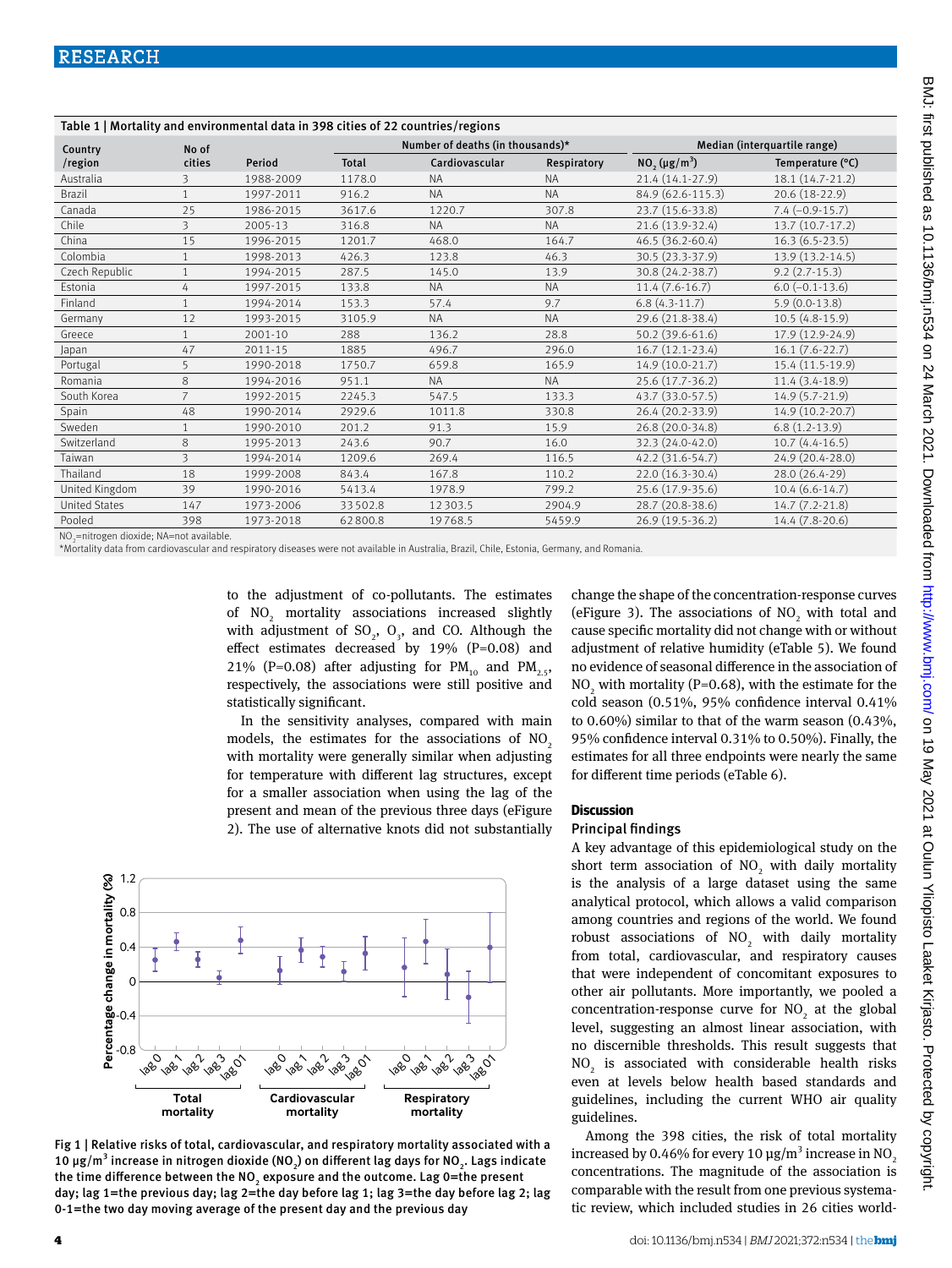|                      | <b>Total mortality</b> |                               |                | Cardiovascular mortality      | <b>Respiratory mortality</b> |                               |
|----------------------|------------------------|-------------------------------|----------------|-------------------------------|------------------------------|-------------------------------|
| Country/region       | No*                    | Mean change (%; 95% CI)       | $No*$          | Mean change (%; 95% CI)       | No*                          | Mean change (%; 95% CI)       |
| Australia            | 3                      | $0.64$ (0.36 to 0.93)         | 0              | <b>NA</b>                     | $\circ$                      | <b>NA</b>                     |
| <b>Brazil</b>        | $\mathbf{1}$           | $0.34(0.22 \text{ to } 0.47)$ | $\Omega$       | <b>NA</b>                     | $\Omega$                     | <b>NA</b>                     |
| Canada               | 25                     | 0.62 (0.47 to 0.76)           | 24             | $0.45(0.23 \text{ to } 0.67)$ | 24                           | $0.52$ (0.10 to 0.94)         |
| Chile                | 3                      | $0.53$ (0.39 to 0.67)         | $\Omega$       | <b>NA</b>                     | $\circ$                      | <b>NA</b>                     |
| China                | 15                     | $0.57$ $(0.31$ to $0.83)$     | 13             | $0.54$ $(0.34$ to $0.73)$     | 13                           | $0.76$ (0.41 to 1.12)         |
| Colombia             | $\mathbf{1}$           | 0.31(0.01 to 0.61)            | $\mathbf{1}$   | $0.28$ (-0.09 to 0.66)        |                              | $-0.05$ ( $-0.75$ to 0.67)    |
| Czech Republic       | 1                      | $0.46$ (0.16 to 0.76)         |                | 0.37(0.01 to 0.73)            |                              | $0.42$ (-0.34 to 1.18)        |
| Estonia              | 4                      | $0.40$ (0.06 to 0.74)         | $\mathbf{O}$   | <b>NA</b>                     | $\Omega$                     | <b>NA</b>                     |
| Finland              |                        | $0.41$ (0.08 to 0.75)         |                | $0.39$ (-0.01 to 0.79)        |                              | $0.50$ (-0.27 to 1.28)        |
| Germany              | 12                     | $0.62$ (0.47 to 0.78)         | $\overline{0}$ | <b>NA</b>                     | $\circ$                      | <b>NA</b>                     |
| Greece               | $\mathbf{1}$           | $0.62$ (0.36 to 0.88)         | $\mathbf{1}$   | $0.47$ (0.15 to 0.80)         |                              | $0.84$ (0.20 to 1.49)         |
| Japan                | 47                     | 0.36(0.19 to 0.54)            | 47             | $0.18$ (-0.10 to 0.45)        | 47                           | $0.70$ $(0.27$ to $1.12)$     |
| Portugal             | 5                      | $0.52$ (0.37 to 0.66)         | 5              | $0.22$ (-0.07 to 0.51)        | 5                            | $0.13$ (-0.40 to 0.66)        |
| Romania              | 8                      | $0.27$ (0.07 to 0.48)         | $\mathbf{0}$   | <b>NA</b>                     | $\Omega$                     | <b>NA</b>                     |
| South Korea          | $\overline{7}$         | $0.41$ $(0.12$ to $0.70)$     | $\overline{7}$ | $0.48$ (0.25 to 0.71)         |                              | $0.48(0.05 \text{ to } 0.91)$ |
| Spain                | 48                     | 0.70(0.51 to 0.88)            | 47             | $0.53$ $(0.25$ to $0.81)$     | 47                           | $0.88$ (0.40 to 1.35)         |
| Sweden               | 1                      | $0.55(0.27 \text{ to } 0.83)$ |                | $0.21$ (-0.16 to 0.59)        |                              | $0.41 (-0.34$ to $1.15)$      |
| Switzerland          | 8                      | $0.24 (-0.07 to 0.55)$        | 8              | $0.52$ (0.16 to 0.88)         | 8                            | $0.24 (-0.47 to 0.96)$        |
| Taiwan               | 3                      | $0.52$ (0.28 to 0.76)         | 3              | $0.37$ (0.07 to 0.67)         | 3                            | $0.22$ (-0.29 to 0.74)        |
| Thailand             | 18                     | $0.32(0.13 \text{ to } 0.51)$ | 18             | $0.38(0.03 \text{ to } 0.74)$ | 18                           | $0.69$ (0.10 to 1.28)         |
| United Kingdom       | 39                     | $0.17$ (0.04 to 0.30)         | 39             | $0.10 (-0.09 to 0.28)$        | 39                           | $0.11 (-0.21 to 0.43)$        |
| <b>United States</b> | 147                    | $0.57$ (0.46 to 0.68)         | 146            | 0.45(0.30 to 0.61)            | 146                          | $0.62$ (0.34 to 0.90)         |
| Pooled               | 398                    | 0.46 (0.36 to 0.57)           | 362            | 0.37 (0.22 to 0.51)           | 362                          | $0.47$ (0.21 to 0.72)         |

Table 2 | Percentage changes in total, cardiovascular, and respiratory mortality associated with increase of 10 µg/m<sup>3</sup> in nitrogen dioxide on lag 1 day. Results are shown as percentage (95% confidence interval)

NA=not available.

\*Number of cities with available data within the country or region.

wide and reported an estimate of 0.78% for all cause mortality with the same  $NO<sub>2</sub>$  increment as ours.<sup>18</sup> The other multilocation study conducted in Europe (known as the Air Pollution on Health: a European Approach (APHEA)2 project) found a smaller effect estimate with an increase of 0.30% (95% confidence interval 0.22% to 0.38%) in all cause mortality associated with a 10  $\mu$ g/m<sup>3</sup> increase in NO<sub>2</sub>.<sup>19</sup> Our estimate is somewhat smaller than some multilocation studies conducted in a single country. For a 10  $\mu$ g/m<sup>3</sup> increase in NO<sub>2</sub>, a multilocation study in China observed a 0.91% (95% confidence interval 0.70% to 1.12%) increase in total mortality<sup>20</sup>; another study in Italy reported an estimate of 2.09% (95% confidence interval 0.96% to 3.24%).<sup>21</sup> The differences in estimates do not necessarily reflect a diverse effect of NO<sub>2</sub> on health. Rather, the coverage of regions and time periods, population characteristics, and exposure patterns might contribute to these various findings. Furthermore, as found in our sensitivity analysis, different modelling specification for temperature would introduce fluctuation in the estimated associations.

The 2016 Integrated Science Assessment conducted by the US Environmental Protection Agency determined a causal relation between short term  $\mathrm{NO}_2^{}$  exposure and respiratory effects, whereas for total mortality and cardiovascular effects, the conclusion was "suggestive of, but not sufficient to infer, a causal relation." Our findings from this multilocation analysis add to the supporting evidence for causal associations between short term exposure to  $NO<sub>2</sub>$  and non-respiratory endpoints. Experimental investigations and controlled human exposure studies are needed to understand the non-respiratory effect of  $NO<sub>2</sub>$ .

There has been a long debate on whether exposure to  $NO<sub>2</sub>$  independently causes health effects, or whether it serves as a marker for a broader mixture of air pollutants, especially those related to traffic.<sup>5</sup> Findings from controlled human exposure and animal toxicological studies are scarce, but are key for indicating independent associations.<sup>22 23</sup> Although statistically adjusting the  $NO<sub>2</sub>$  association for another co-pollutant cannot conclusively show an independent effect, gathering evidence might contribute towards understanding this matter. In our analysis, the  $NO<sub>2</sub>$ mortality association decreased after adjustment of  $PM_{10}$  and  $PM_{25}$  but remained positive and statistically significant. A systematic review, including studies in 26 cities worldwide, found similarly that the effect estimates of  $NO<sub>2</sub>$  on total mortality decreased from 0.78% to 0.60%, but were still statistically significant after adjusting for PM.<sup>18</sup> Meanwhile, as found in our previous study, the association between PM and mortality was also influenced by  $NO<sub>2</sub>$ .<sup>15</sup> This association might indicate potential mutual confounding in the PM-mortality and  $NO<sub>2</sub>$ -mortality associations. On the other hand, the null estimates found in previous reports of  $\mathrm{NO}_2$  after adjustment of co-pollutants might be due to the smaller study sample, regional difference, and other uncertainties of study heterogeneity. Our multilocation study and meta-analysis provided robust evidence for the independent association between  $NO<sub>2</sub>$ and mortality.

Characterising the shape of the concentrationresponse curve helps to quantify the effect on public health of exposure to  $NO<sub>2</sub>$  and establish safe concentration limits. The shape of the concentrationresponse curve between effect on health and short term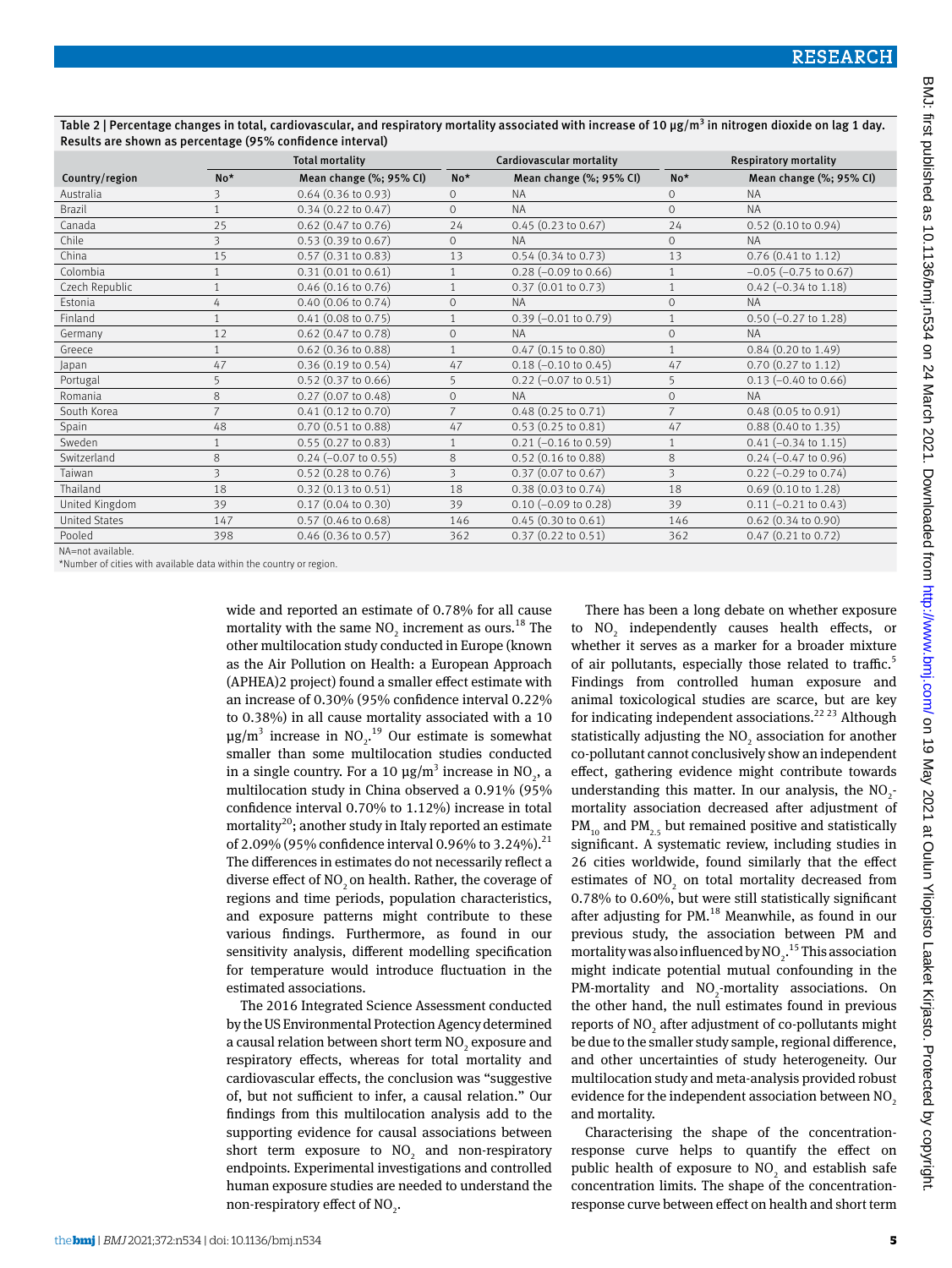

Fig 2 | Concentration-response curve between nitrogen dioxide (NO<sub>2</sub>) concentrations (lag 1) and total, cardiovascular, and respiratory mortality. The vertical scale can be interpreted as the relative change of the mean effect of NO<sub>2</sub> on mortality; the fraction of the curve below zero denotes a smaller estimate than the mean effect

exposure to  $\mathrm{NO}_2^{}$ , however, has only been examined in a small number of epidemiologic studies with a limited spatial scale. Our study provides pooled estimates of the concentration-response relation curves for short term exposure to  $NO_2$  and total, cardiovascular, and respiratory mortality across various cities and countries. Results show that the curves are almost linear with no obvious thresholds, suggesting that the level of  $NO_2$  below the current air quality guidelines is still hazardous to public health. We estimated that reduction in daily NO<sub>2</sub> concentration to a counterfactual zero level would reduce 1.25% of attributable deaths across the 398 cities. Although reduction of  $NO<sub>2</sub>$  to zero is infeasible, our analysis provides insight into the public health benefits of substantial reductions in  $NO<sub>2</sub>$ , suggesting considerable health benefits from stricter control of  $\mathrm{NO}_2$  emissions and tightening of the regulatory limits of  $\mathrm{NO}_2$  in future revisions of WHO air quality guidelines.

#### Strengths and limitations of the study

This multilocation study has several advantages. Firstly, the study included 398 cities of 22 countries, providing enormous statistical power and ensuring the stability of the findings. Secondly, we examined the associations of  $NO<sub>2</sub>$  with not only total, but also cause specific, mortality. Thirdly, we pooled concentration-response curves covering a wide range of ambient  $NO<sub>2</sub>$  concentrations, the evidence from which can be considered generalisable. Fourthly, the uniform analytical approaches can aid in integrating and comparing the results across different regions and populations. Finally, our results contribute to the increasing evidence that supports independent health effects of  $NO_2$  on total, cardiovascular, and respiratory mortality.

We acknowledge some limitations of this study. Firstly, given the vast difference in accessibility, most of the data on health and exposure were obtained from developed areas, such as Europe, North America, and East Asia. Thus global generalisation of the findings should be interpreted with caution, especially for areas with smaller study samples or none (that is, Africa and Latin America).

Secondly, this analysis was inherently a time series design that used ecological data and environmental measurements from fixed site monitors, and we could not completely rule out ecological fallacy and exposure misclassification. In addition, the assumption of this time series study is that the reconstructed daily levels of air pollution are a good representation of the average exposure across the whole population at the city level.<sup>24, 25</sup> Under this condition, the estimates of aggregated analyses are affected by Berkson's bias and not measurement error bias, leading therefore to the correct point estimates and only an inflation of the standard errors.<sup>26, 27</sup> Therefore, although the proximity of people to air quality monitors is unclear, the overall results would not be substantially biased.

Thirdly, there might have been slight changes in air pollution measurements in this multilocation study covering multiple decades, and the health data collection might be subject to diagnostic or coding errors. The effects of these problems on our results are difficult to evaluate, adding more uncertainty to cause specific mortality than to all cause mortality. The internal validity of each location specific dataset is presumed to be high, however, in that the changes in operating protocols, diagnostic practices, and coding have been accounted for by the statistical authorities in the various data gathering and preparation stages.

Fourthly, health outcomes were obtained only from their primary causes, and thus our analysis might underestimate the potential effect of  $NO<sub>2</sub>$  on total mortality. Finally, missing data were inevitable in such a multilocation study over a long period of time, but the amount of missing data was generally small for both health and exposure data, and its influence on our estimates is unlikely to be substantial (Appendix, eTable 7 and eResults 2.3).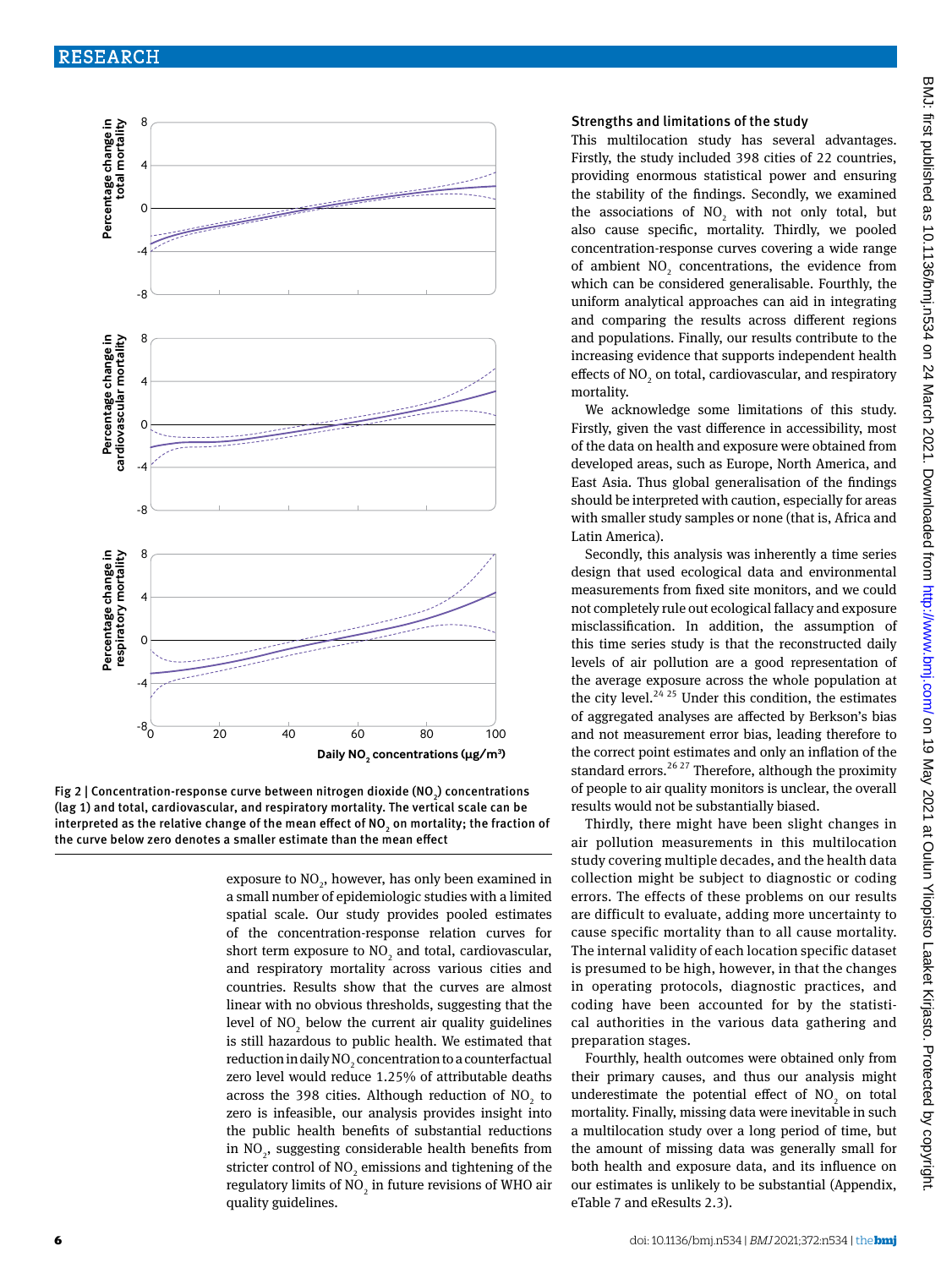| Table 3   Proportion of deaths attributable to reductions in daily NO, concentrations in each country or region |                |                                         |                                                          |                               |  |  |
|-----------------------------------------------------------------------------------------------------------------|----------------|-----------------------------------------|----------------------------------------------------------|-------------------------------|--|--|
| Country/region                                                                                                  | <b>Cities</b>  | <b>Annual deaths</b><br>(in thousands)* | Annual NO <sub>2</sub> concentrations<br>$(\mu g/m^3)$ t | PAF (%; 95% CI)               |  |  |
| Australia                                                                                                       | 3              | 53.5                                    | 21.4                                                     | 1.36 (0.76 to 1.96)           |  |  |
| Brazil                                                                                                          | $\mathbf{1}$   | 61.1                                    | 84.9                                                     | 2.87 (1.81 to 3.91)           |  |  |
| Canada                                                                                                          | 25             | 115.9                                   | 23.7                                                     | 1.45 (1.10 to 1.79)           |  |  |
| Chile                                                                                                           | 3              | 35.2                                    | 21.6                                                     | 1.13 (0.83 to 1.43)           |  |  |
| China                                                                                                           | 15             | 200.3                                   | 46.5                                                     | 2.61 (1.42 to 3.79)           |  |  |
| Colombia                                                                                                        | $\mathbf{1}$   | 23.1                                    | 30.5                                                     | 0.94 (0.04 to 1.84)           |  |  |
| Czech Republic                                                                                                  |                | 12.3                                    | 30.8                                                     | 1.39 (0.48 to 2.30)           |  |  |
| Estonia                                                                                                         | 4              | 7.0                                     | 11.4                                                     | 0.45 (0.07 to 0.83)           |  |  |
| Finland                                                                                                         | $\mathbf{1}$   | 6.6                                     | 6.8                                                      | $0.28(0.05 \text{ to } 0.51)$ |  |  |
| Germany                                                                                                         | 12             | 135.0                                   | 29.6                                                     | 1.82 (1.37 to 2.27)           |  |  |
| Greece                                                                                                          | $\mathbf{1}$   | 28.8                                    | 50.2                                                     | 3.05 (1.79 to 4.29)           |  |  |
| Japan                                                                                                           | 47             | 377.0                                   | 16.7                                                     | 0.60 (0.31 to 0.89)           |  |  |
| Portugal                                                                                                        | 5              | 44.9                                    | 14.9                                                     | $0.76$ (0.55 to 0.97)         |  |  |
| Romania                                                                                                         | 8              | 41.4                                    | 25.6                                                     | $0.70(0.18 \text{ to } 1.21)$ |  |  |
| South Korea                                                                                                     | $\overline{7}$ | 21.0                                    | 43.7                                                     | 1.76 (0.51 to 3.00)           |  |  |
| Spain                                                                                                           | 48             | 117.2                                   | 26.4                                                     | 1.81 (1.34 to 2.29)           |  |  |
| Sweden                                                                                                          |                | 9.6                                     | 26.8                                                     | 1.46 (0.72 to 2.19)           |  |  |
| Switzerland                                                                                                     | 8              | 12.4                                    | 32.3                                                     | 0.78 (-0.21 to 1.75)          |  |  |
| Taiwan                                                                                                          | 3              | 32.8                                    | 42.2                                                     | 2.17 (1.17 to 3.15)           |  |  |
| Thailand                                                                                                        | 18             | 84.3                                    | 22                                                       | 0.70 (0.30 to 1.10)           |  |  |
| United Kingdom                                                                                                  | 39             | 194.0                                   | 25.6                                                     | 0.45 (0.11 to 0.78)           |  |  |
| <b>United States</b>                                                                                            | 147            | 985.4                                   | 28.7                                                     | 1.63 (1.32 to 1.94)           |  |  |
| Pooled                                                                                                          | 398            | 2598.7                                  | 26.9                                                     | 1.23 (0.96 to 1.51)           |  |  |
| NO, pitrography diavide, DAE %, population ottributeble fraction                                                |                |                                         |                                                          |                               |  |  |

NO<sub>2</sub>=nitrogen dioxide; PAF%=population attributable fraction.<br>\*Annual death numbers summed from the country specific time series data.

†Reductions in NO2 concentrations were calculated as the difference between country specific annual NO2 concentrations and the theoretically zero

concentration.

#### Conclusions and policy implications

In summary, this multilocation time series analysis provides robust evidence for the independent associations of short term exposure to  $NO<sub>2</sub>$  with increased risk of total, cardiovascular, and respiratory mortality, although the total mortality burden might be underestimated as the study locations did not fully reach global coverage. The associations remained positive and statistically significant after adjusting for co-pollutants. The concentration-response curves were linear without discernible thresholds, suggesting a need to revise and tighten the current air quality guidelines of  $NO<sub>2</sub>$  for greater public health benefit, and to consider a regulation limit for daily mean NO<sub>2</sub> concentration. These findings contribute to a better understanding of how to optimise public health actions and strategies to mitigate air pollution.

### **AUTHOR AFFILIATIONS**

<sup>1</sup>School of Public Health, Key Laboratory of Public Health Safety of the Ministry of Education and Key Laboratory of Health Technology Assessment of the Ministry of Health, Fudan University, P O Box 249, 130 Dong-An Road, Shanghai 200032, China

<sup>2</sup> Shanghai Key Laboratory of Atmospheric Particle Pollution and Prevention, Fudan University, Shanghai, China

<sup>3</sup> Department of Public Health, Environments and Society, London School of Hygiene and Tropical Medicine, London, UK

4 Department of Statistics, Computer Science and Applications "G Parenti," University of Florence, Florence, Italy

5 Institute of Social and Preventive Medicine, University of Bern, Bern, Switzerland

6 Oeschger Centre for Climate Change Research, University of Bern, Bern, Switzerland

<sup>7</sup> Department of Epidemiology and Preventive Medicine, School of Public Health and Preventive Medicine, Monash University, Melbourne, VIC, Australia

8 School of Public Health and Management, Binzhou Medical University, Yantai, Shandong, China

9 Shanghai Children's Medical Centre, Shanghai Jiao Tong University School of Medicine, Shanghai, China

- <sup>10</sup>School of Public Health, Institute of Environment and Population Health, Anhui Medical University, Hefei, China
- <sup>11</sup>School of Public Health and Social Work, Queensland University of Technology, Brisbane, QLD, Australia
- <sup>12</sup>Centre for Global Health, School of Public Health, Nanjing Medical University, Nanjing, China
- 13Faculty of Medicine, University of São Paulo, São Paulo, Brazil

 $14$ School of Epidemiology and Public Health, University of Ottawa, Ottawa, ON, Canada

<sup>15</sup>Air Health Science Division, Health Canada, Ottawa, ON, Canada <sup>16</sup>Department of Public Health, Universidad de los Andes, Santiago, Chile

<sup>17</sup>School of Nursing and Obstetrics, Universidad de los Andes, Santiago, Chile

18Instituto Nacional de Salud Pública de México, Cuernavaca, México

<sup>19</sup>Institute of Atmospheric Physics, Czech Academy of Sciences, Prague, Czech Republic

<sup>20</sup>Faculty of Environmental Sciences, Czech University of Life Sciences, Prague, Czech Republic

<sup>21</sup> Department of Public Health and Clinical Medicine, Umeå University, Umeå, Sweden

 $22$ Institute of Family Medicine and Public Health, University of Tartu, Tartu, Estonia

23Estonian Environmental Research Centre, Tallinn, Estonia

<sup>24</sup> Center for Environmental and Respiratory Health Research (CERH), University of Oulu, Oulu, Finland

<sup>25</sup>Potsdam Institute for Climate Impact Research, Potsdam, Germany

26Universidad Pablo de Olavide, Department of Physical, Chemical, and Natural Systems, Sevilla, Spain

<sup>27</sup> Institute of Epidemiology, Helmholtz Zentrum München - German Research Center for Environmental Health (GmbH), Neuherberg, Germany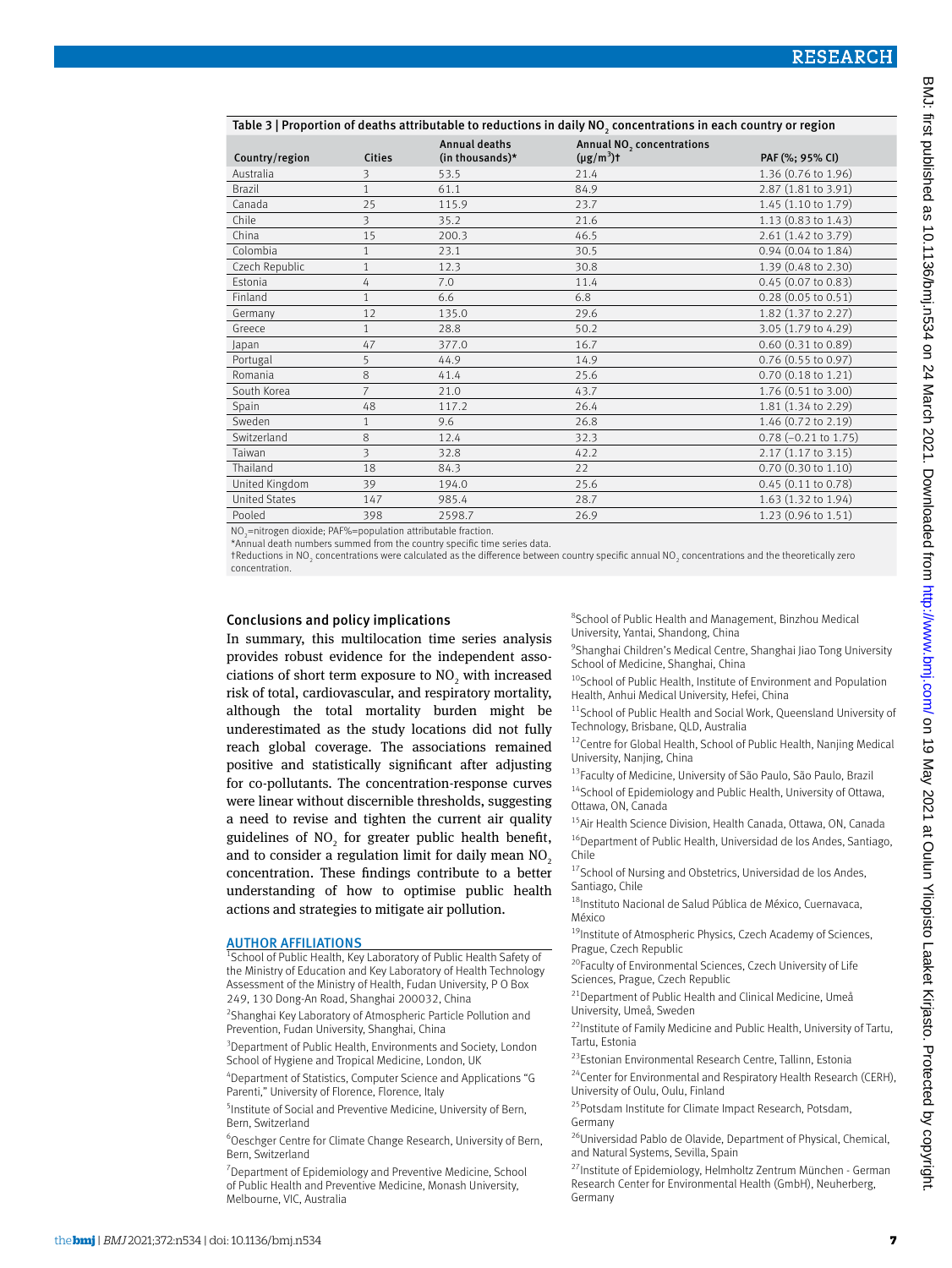<sup>28</sup> Department of Hygiene, Epidemiology and Medical Statistics, School of Medicine, National and Kapodistrian University of Athens, Athens, Greece

29School of Population Health & Environmental Sciences, King's College London, London, UK

<sup>30</sup>Department of Global Health Policy, Graduate School of Medicine, University of Tokyo, Tokyo, Japan

<sup>31</sup> Faculty of Health and Sport Sciences, University of Tsukuba, Tsukuba, Japan

<sup>32</sup>School of Tropical Medicine and Global Health, Nagasaki University, Nagasaki, Japan

<sup>33</sup> Department of Environmental Health, Portuguese National Institute of Health, Porto, Portugal

34EPIUnit - Instituto de Saúde Pública, Universidade do Porto, Porto, Portugal

<sup>35</sup>Faculty of Geography, Babes-Bolay University, Cluj-Napoca, Romania

<sup>36</sup>Department of Earth Sciences, University of Turin, Turin, Italy

<sup>37</sup> Department of Public Health Science, Graduate School of Public Health and Institute of Health and Environment, Seoul National University, Seoul, South Korea

38Institute of Environmental Assessment and Water Research, Spanish Council for Scientific Research, Barcelona, Spain

<sup>39</sup>Department of Statistics and Operational Research, Universitat de València, València, Spain

40CIBER of Epidemiology and Public Health, Madrid, Spain

41Swiss Tropical and Public Health Institute, Basel, Switzerland 42 University of Basel, Basel, Switzerland

43Environmental and Occupational Medicine, National Taiwan

University College of Medicine and NTU Hospital, Taipei, Taiwan 44National Institute of Environmental Health Sciences, National

Health Research Institute, Miaoli, Taiwan

45 School of the Environment, Yale University, New Haven, CT, USA 46Department of Environmental Health, Harvard T H Chan School of Public Health, Boston, MA, USA

<sup>47</sup>Key Laboratory of Environment and Health, Ministry of Education, and State Key Laboratory of Environmental Health (Incubating), School of Public Health, Tongji Medical College, Huazhong University of Science and Technology, Wuhan, China

48Centre for Statistical Methodology, London School of Hygiene and Tropical Medicine, London, UK

49Centre on Climate Change and Planetary Health, London School of Hygiene and Tropical Medicine, London, UK

50Children's Hospital of Fudan University, National Centre for Children's Health, Shanghai, China

Contributors: HaK and AG are both senior authors and contributed equally to this work. HaK and AG designed the study. XM, CL, and RC are joint first authors with equal contribution. XM, CL, and RC coordinated the work, conducted the statistical analysis, and took the lead in drafting the manuscript and interpreting the results. FS, AMV-C, ST, EL, IHH, MH, VH, AT, AU, Y-LLG, CI, MLB, and TW provided substantial scientific input in interpreting the results and drafting the manuscript. AM, YG, MdSZSC, PHNS, PMC, NVO, SOG, JK, HO, MM, JJKJ, NR, VH, AS, KK, AA, YH, CFSN, BN, JPT, SF, HoK, BF, CA, MSR, S-CP, SL, AZ, and JS provided the data and contributed to interpretation of the results and to the submitted version of the manuscript. HaK and AG are the guarantors. The corresponding author attests that all listed authors meet authorship criteria and that no others meeting the criteria have been omitted.

Funding: HaK was supported by the National Natural Science Foundation of China (92043301, 82030103, and 91843302) and China Medical Board Collaborating Program (16-250). AG and FS were supported by the Medical Research Council, UK (MR/ M022625/1), the Natural Environment Research Council, UK (NE/ R009384/1), and the European Union's Horizon 2020 Project Exhaustion (820655). VH was supported by the Spanish Ministry of Science and Innovation (PCIN-2017-046), and the German Federal Ministry of Education and Research (01LS1201A2). YH and MH were supported by the Environment Research and Technology Development Fund (JPMEERF15S11412) of the Environmental Restoration and Conservation Agency, Japan. JK and AU were supported by the Czech

Science Foundation (18-22125S). ST was supported by the Shanghai Municipal Science and Technology Commission (18411951600). Y-LLG was supported by a Career Development Fellowship of the Australian National Health and Medical Research Council (APP1163693). SL was supported by an Early Career Fellowship of the Australian National Health and Medical Research Council (APP1109193). JJKJJ and NR were supported by the Academy of Finland (310372). The funders had no role in considering the study design or in the collection, analysis, interpretation of data, writing of the report, or decision to submit the article for publication.

Competing interests: All authors have completed the ICMJE uniform disclosure form at [www.icmje.org/coi\\_disclosure.pdf](http://www.icmje.org/coi_disclosure.pdf) and declare: support from the National Natural Science Foundation of China, China Medical Board Collaborating Program, Medical Research Council, UK, Natural Environment Research Council, UK, European Union's Horizon 2020 Project Exhaustion, Spanish Ministry of Science and Innovation, German Federal Ministry of Education and Research, the Environmental Restoration and Conservation Agency, Japan, the Czech Science Foundation, the Shanghai Municipal Science and Technology Commission, the Australian National Health and Medical Research Council, and the Academy of Finland; no financial relationships with any organisations that might have an interest in the submitted work in the previous three years; no other relationships or activities that could appear to have influenced the submitted work.

#### Ethical approval: Not required.

Data sharing: Data have been collected within the MCC (Multi-City Multi-Country) Collaborative Research Network [\(https://mccstudy.](https://mccstudy.lshtm.ac.uk/) [lshtm.ac.uk/\)](https://mccstudy.lshtm.ac.uk/) under a data sharing agreement and cannot be made publicly available. Researchers can refer to MCC participants listed as coauthors for information on accessing the data for each country.

The lead authors (HaK and AG) affirm that the manuscript is an honest, accurate, and transparent account of the study being reported; that no important aspects of the study have been omitted; and that any discrepancies from the study as planned (and, if relevant, registered) have been explained.

Dissemination to participants and related patient and public communities: The findings will be disseminated through press releases by the research institutions of the contributing authors.

Provenance and peer review: Not commissioned; externally peer reviewed.

This is an Open Access article distributed in accordance with the Creative Commons Attribution Non Commercial (CC BY-NC 4.0) license, which permits others to distribute, remix, adapt, build upon this work non-commercially, and license their derivative works on different terms, provided the original work is properly cited and the use is noncommercial. See:<http://creativecommons.org/licenses/by-nc/4.0/>.

- 1 US EPA. National Ambient Air Quality Standards for six criteria pollutants. 2016.
- 2 Chen R, Yin P, Meng X, et al. Associations Between Ambient Nitrogen Dioxide and Daily Cause-specific Mortality: Evidence from 272 Chinese Cities. *Epidemiology* 2018;29:482-9. doi:10.1097/ EDE.0000000000000829
- 3 Faustini A, Rapp R, Forastiere F. Nitrogen dioxide and mortality: review and meta-analysis of long-term studies. *Eur Respir J* 2014;44:744-53. doi:10.1183/09031936.00114713
- 4 US-EPA. Integrated science assessment for oxides of nitrogen health criteria (final report). 2008.
- 5 US-EPA. Integrated science assessment for oxides of nitrogen health criteria (final report). 2016.
- 6 WHO. *Air quality guidelines for particulate matter, ozone, nitrogen dioxide and sulfur dioxide: global update 2005.* World Health Organization, 2006.
- 7 Krzyzanowski M. WHO air quality guidelines for Europe. *J Toxicol Environ Health A* 2008;71:47-50. doi:10.1080/15287390701557834
- 8 Ministry of Ecology and Environment C. Ambient Air Quality Standards2012.
- 9 Mills IC, Atkinson RW, Kang S, Walton H, Anderson HR. Quantitative systematic review of the associations between short-term exposure to nitrogen dioxide and mortality and hospital admissions. *BMJ Open* 2015;5:e006946. doi:10.1136/bmjopen-2014-006946
- 10 Gasparrini A, Guo Y, Hashizume M, et al. Temporal Variation in Heat-Mortality Associations: A Multicountry Study. *Environ Health Perspect* 2015;123:1200-7. doi:10.1289/ehp.1409070
- 11 Gasparrini A, Guo Y, Hashizume M, et al. Mortality risk attributable to high and low ambient temperature: a multicountry observational study. *Lancet* 2015;386:369-75. doi:10.1016/S0140- 6736(14)62114-0